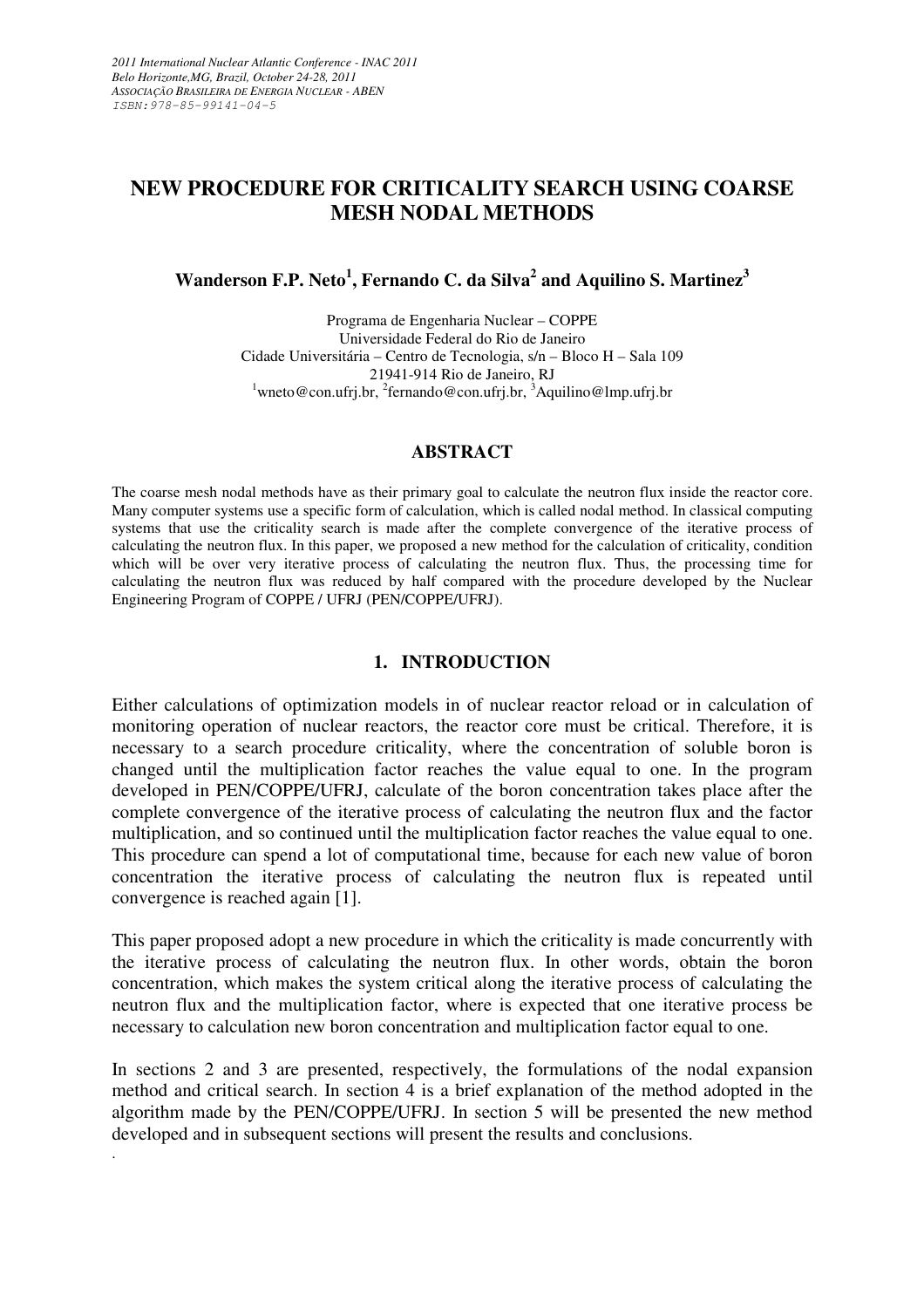### **2. NODAL EXPANSION METHOD**

Modern coarse mesh nodal methods provide, quickly and very accurately, average fluxes in the nodes, the net current and average fluxes in the faces of these nodes. Nodal Expansion Method (NEM)[2], which will be used in this paper, is today one of the most common nodal methods.

The main equations of the NEM, taking part in the iterative process of calculating both the neutron flux ( $\phi_g$ <sup>n</sup>) and the multiplication factor ( $k_{\text{eff}}$ ) are as follows:

### **2.1. Nodal Balance Equation**

$$
\left(\sum_{u=x,y,z} 2A_{0gu}^n / a_u^n + \Sigma_{Rg}^n\right)\phi_g^n = \frac{1}{k_{eff}} \chi_g \sum_{g'=1}^2 V \Sigma_{fg}^n \phi_{g'}^n + \sum_{g'=1 \atop g' \neq g} \Sigma_{gg'}^n \phi_{g'}^n + \sum_{u=x,y,z} 2A_{0gu}^n (2(J_{gur}^{-n} + J_{gul}^{+n}) - c_{4gu}^n) / a_u^n \tag{1}
$$

## **2.2. Partial Currents**

$$
J_{gul}^{-n} = A_{0gu}^{n}(\phi_g^n + c_{4gu}^n) + A_{1gu}^{n}J_{gul}^{+n} + A_{2gu}^{n}J_{gur}^{-n} - A_{3gu}^{n}c_{3gu}^{n}
$$
 (2)

and

$$
J_{gur}^{+n} = A_{0gu}^n(\phi_g^n + c_{4gu}^n) + A_{2gu}^n J_{gul}^{+n} + A_{1gu}^n J_{gur}^{-n} + A_{3gu}^n c_{3gu}^n
$$
\n(3)

Where:

$$
A_{0gu}^n \equiv \frac{6(D_s^n / a_u^n)}{(1 + 12(D_s^n / a_u^n))}
$$
(4)

$$
A_{1gu}^n = \frac{(1 - 48(D_g^n/a_u^n)^2)}{((1 + 12(D_g^n/a_u^n))(1 + 4(D_g^n/a_u^n)))}
$$
(5)

$$
A_{2gu}^{n} = \frac{-8(D_s^n / a_u^n)}{((1 + 12(D_s^n / a_u^n))(1 + 4(D_s^n / a_u^n)))}
$$
(6)

and

$$
A_{3gu}^n = \frac{6(D_g^n / a_u^n)}{(1 + 4(D_g^n / a_u^n))}
$$
\n<sup>(7)</sup>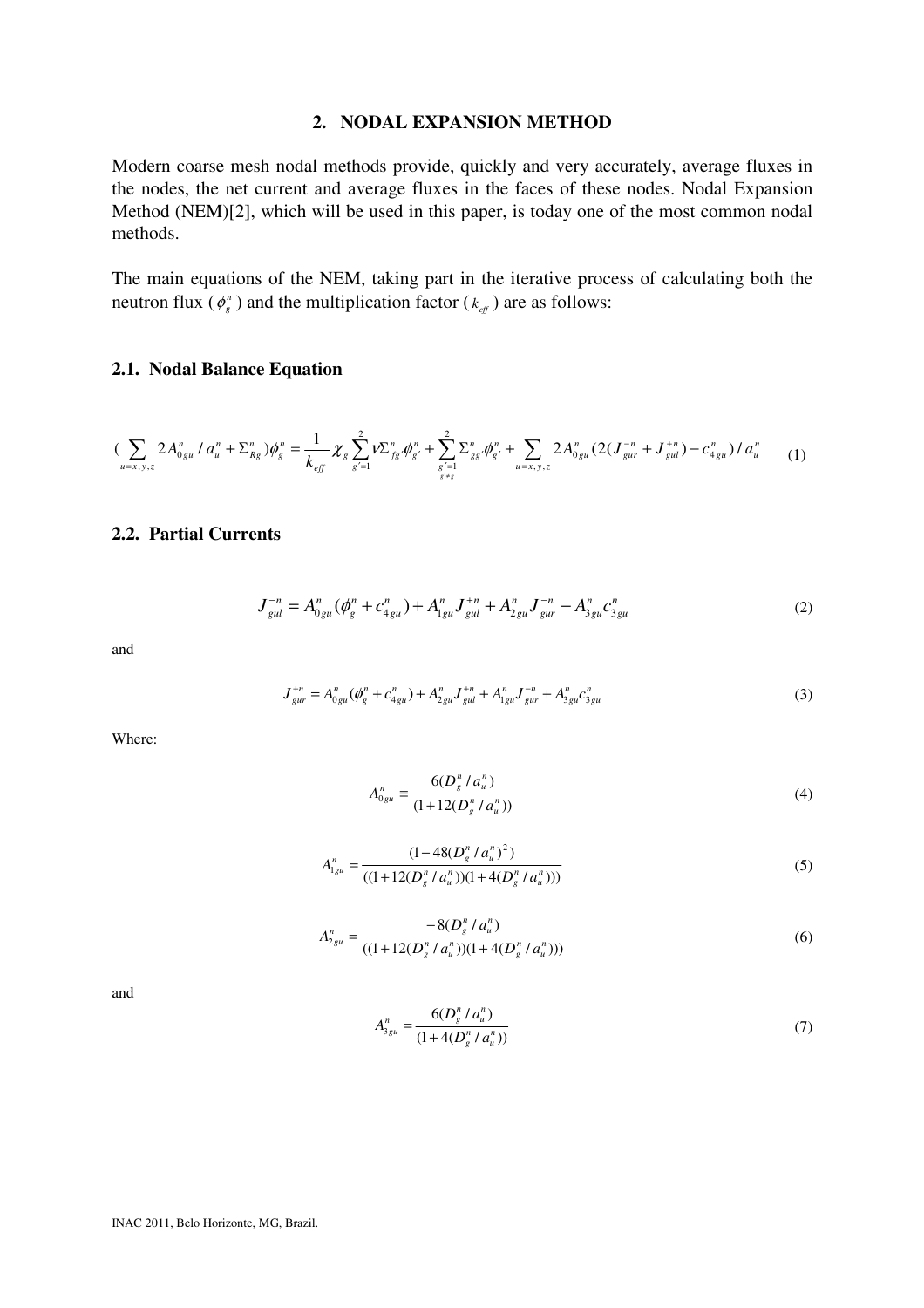## **2.3. Primary Coefficients**

$$
c_{1gu}^n = (J_{gur}^{+n} + J_{gur}^{-n}) - (J_{gul}^{+n} + J_{gul}^{-n})
$$
\n(8)

and

$$
c_{2gu}^n = \phi_g^n - ((J_{gur}^{+n} + J_{gur}^{-n}) + (J_{gul}^{+n} + J_{gul}^{-n}))
$$
\n(9)

## **2.4. Secondary Coefficients**

These coefficients ( $c_{3gu}^n$  and  $c_{4gu}^n$ ) are obtained through the technique of weighted residuals applied to the following one-dimensional diffusion equation:

$$
-D_s^n \frac{d^2}{du^2} \psi_{gu}^n(u) + \Sigma_{Rg}^n \psi_{gu}^n(u) = \frac{1}{k_{\text{eff}}} \chi_g \sum_{g'=1}^2 \mathcal{V}^{n}_{fg'} \psi_{g'u}^n(u) + \sum_{g'=1}^2 \Sigma_{gg'}^n \psi_{g'u}^n(u) - L_{gu}^n(u)
$$
(10)

## **2.5. Transverse Leakage**

The term cross leakage  $(L_{gu}^n(u))$  is approximated by a polynomial as follows:

$$
L_{gu}^{n}(u) = \sum_{i=0}^{2} \alpha_{igu}^{n} h_i(u/a_{u}^{n})
$$
\n(11)

whose coefficients are thus calculated:

$$
\alpha_{0gu}^n \equiv \overline{L}_{gu}^n = \sum_{\xi=v,w} ((J_{g\xi}^{+n} - J_{g\xi}^{-n}) - (J_{g\xi}^{+n} - J_{g\xi}^{-n}) ) / a_{\xi}^n
$$
\n(12)

$$
\alpha_{1gu}^n = \frac{1}{2} (L_{gur}^n - L_{gul}^n)
$$
\n(13)

and

$$
\alpha_{2gu}^n = \overline{L}_{gu}^n - \frac{1}{2} (L_{gu}^n + L_{gul}^n)
$$
 (14)

with,

$$
L_{gul}^{n} = (a_{u}^{n-1} \overline{L}_{gu}^{n} + a_{u}^{n} \overline{L}_{gu}^{n-1})/(a_{u}^{n-1} + a_{u}^{n})
$$
\n(15)

and

$$
L_{\text{gur}}^n = L_{\text{gul}}^{n-1} \tag{16}
$$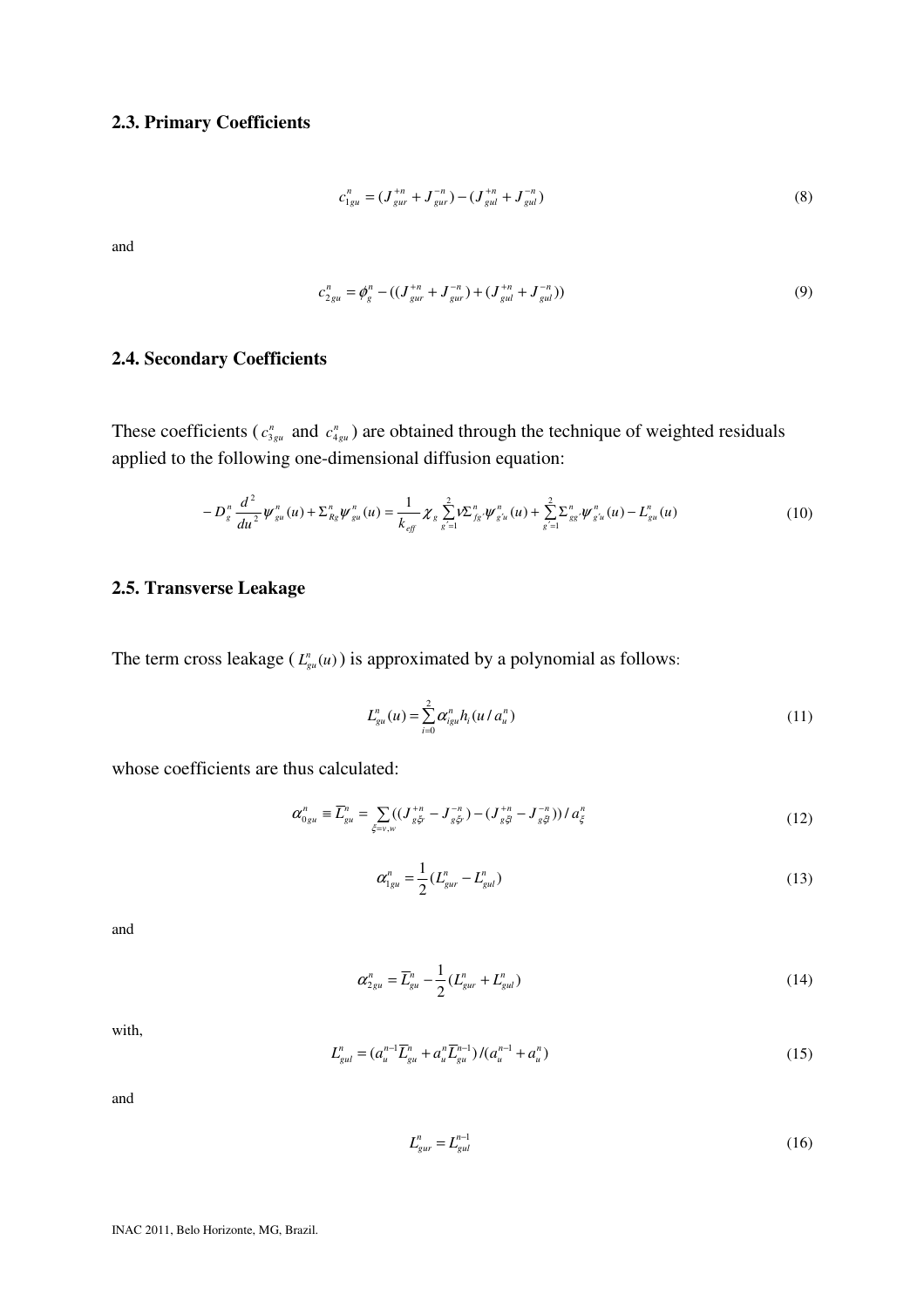and the  $L_{gas}^n$  are obtained imposing the continuity of the function  $L_{gas}^n(u)$  and its first derivative at the interface between nodes.

## **3. CRITICALITY SEARCH**

The nuclear reactor needs to operate in critical condition at all times of the operation cycle. That is to say, that the effective multiplication factor of the reactor core always be the value equal to one.

In reactor physics codes there is a module that specific to the calculation of the value concentration of soluble boron to the reactor becomes critical. This hypothesis is to relate the variation of boron concentration with the variation of the effective multiplication factor is linear.

When it relates directly to the effective multiplication factor with the boron concentration is detected a problem with the angular coefficient. As the iterations of the search are going the angular coefficient has the freedom to change signal, it can cause an uncertainty in the value boron concentration. This problem occurs when there are great variations of the effective multiplication factor. So, some methods were developed to avoid this problem, which are explained in the following subsections.

### **3.1. Fixed Angular Coefficient Method**

The new boron concentration used in the calculation of new macroscopic cross sections is calculated as follows:

$$
C_B = C_B^{(anterior)} + \Delta C_B \tag{17}
$$

Where  $C_B$  is the new boron concentration,  $C_B^{(anterior)}$  is the concentration of boron above and  $\Delta C_B$  is the amount of boron that must be added so that the multiplication factor reaches the value 1. This  $\Delta C_B$  is given by:

$$
\Delta C_B = \frac{k_{\text{eff}}^{(alvo)} - k_{\text{eff}}}{\alpha} \tag{18}
$$

It is observed that when  $k_{\text{eff}}$  is larger  $k_{\text{eff}}^{(alvo)}$ , more boron will be needed in the reactor core, then  $\Delta C_B$  will be positive, on the other hand, when  $k_{\text{eff}}$  is less than  $k_{\text{eff}}^{(alvo)}$  has to remove boron in the core, so  $\Delta C_B$  will be negative. For this reason  $\alpha$ , which is the angular coefficient of the line, assume a negative value. The value of  $\alpha$  was set at -10<sup>-4</sup>.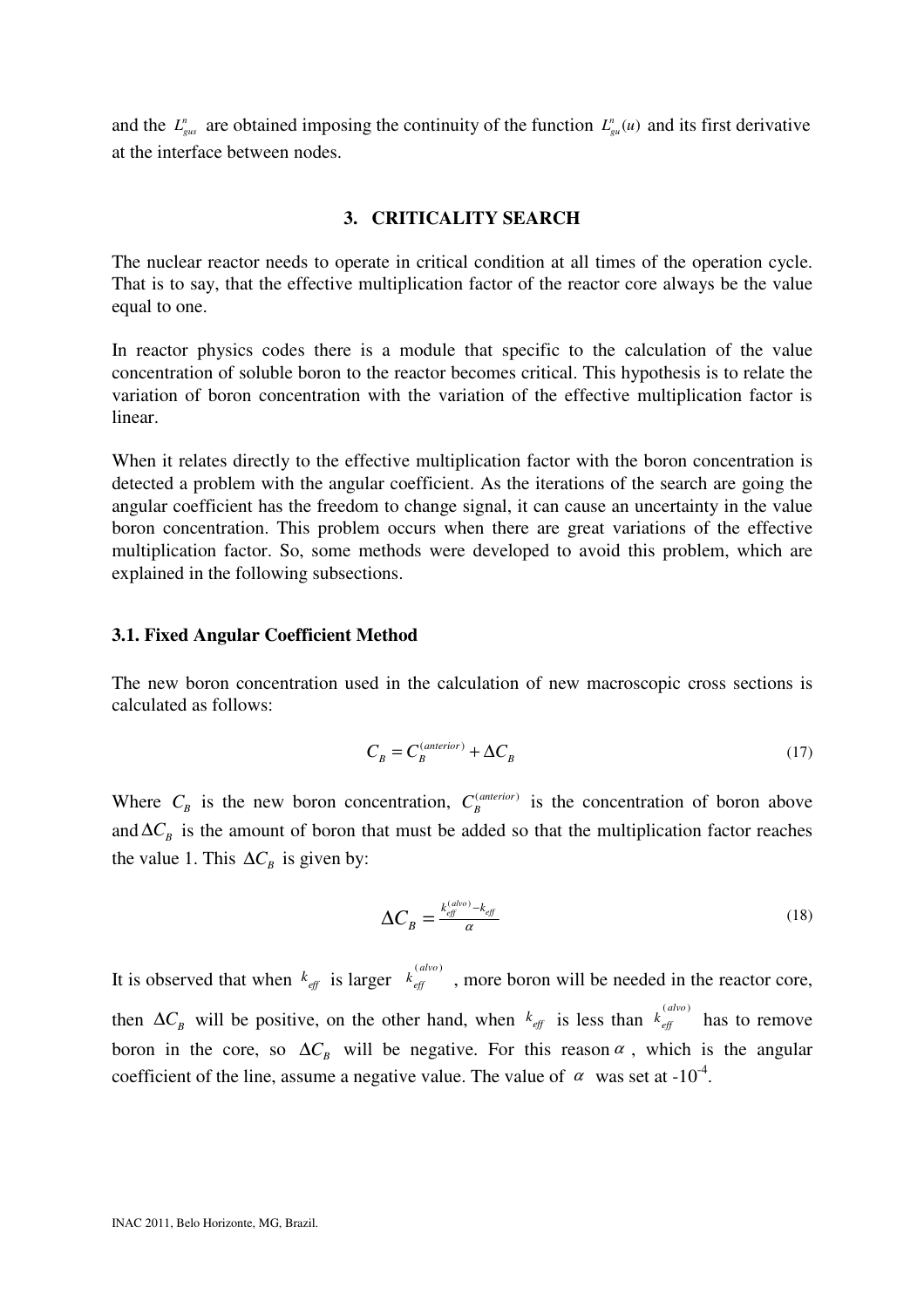### **3.2. Deviation Method**

To not use the fixed slope, there is another way to perform the calculation of the new boron concentration, which is well done:

$$
\Delta C_B = \frac{k_{\text{eff}}^{(dvo)} - k_{\text{eff}}}{\alpha} \tag{19}
$$

where  $C_B$  is the boron concentration,  $\alpha$  is an unknown factor that multiplies the initial boron concentration of  $C_B^{(0)}$ , which is known a priori. It also defined the deviation (E) between the effective current multiplication factor, i.e. the value found in the last iteration, and the value of the effective multiplication factor that we want to achieve  $(k_{\text{eff}}^{(alvo)})$  using the following equation.

$$
E = k_{\text{eff}}^{(alvo)} - k_{\text{eff}} \tag{20}
$$

Finally, the relationship between E and the multiplicative factor is made by a linear function as explained below.

$$
E = a\alpha + b \tag{21}
$$

So, looking at equation (20), to that  $k_{\text{eff}}$  scope  $k_{\text{eff}}^{(alvo)}$  the deviation (E) must be zero and this implies that:

$$
\alpha = -\frac{b}{a} \tag{22}
$$

The parameters *a* and *b* are calculated from two consecutive values of  $C_B$  and  $k_{\text{eff}}$ , i.e. values corresponding to two successive iterations. Thus, the equation (21) follows that:

$$
E^{(i-1)} = k_{\text{eff}}^{(alvo)} - k_{\text{eff}}^{(i-1)} = a\alpha^{(i-1)} + b\tag{23}
$$

$$
E^{(i)} = k_{\text{eff}}^{(alvo)} - k_{\text{eff}}^{(i)} = a\alpha^{(i)} + b\tag{24}
$$

Subtracting the equation (24) the equation (23) we have that

$$
a = \frac{E^{(i-1)} - E^{(i)}}{\alpha^{(i-1)} - \alpha^{(i)}}
$$
\n(25)

And replacing the equation (25) in equation (23) comes

$$
b = \frac{\alpha^{(i-1)} E^{(i)} - \alpha^{(i)} E^{(i-1)}}{\alpha^{(i-1)} - \alpha^{(i)}}
$$
(26)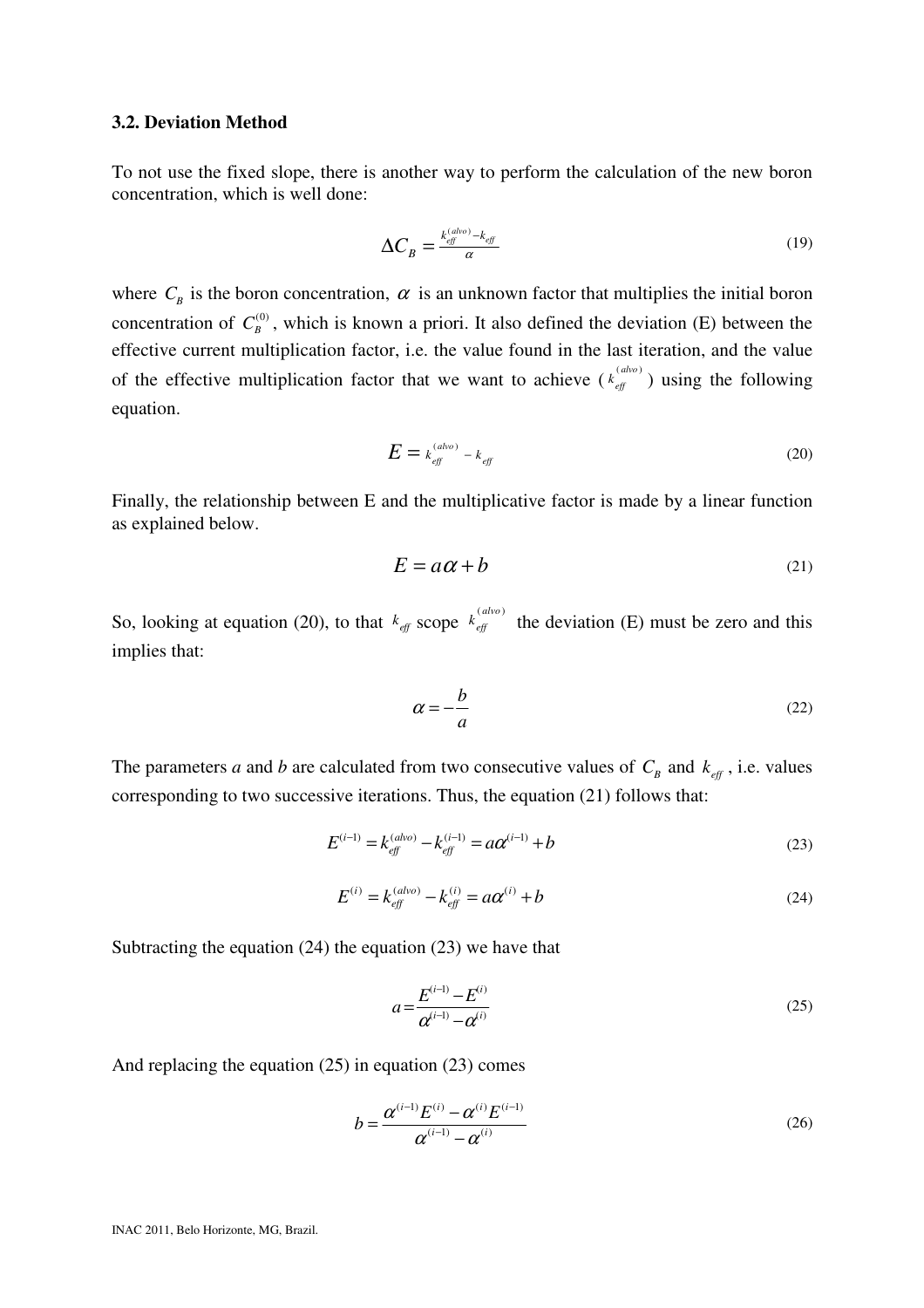It may be noted that for each iteration of the search term and the slope of the line are updated independently. However, the first two values of  $C_B$  and  $k_{\text{eff}}$  are obtained for  $\alpha^{(0)}$  and  $\alpha$ <sup>(1)</sup> predetermined.

#### **3.3. Controlled Variations Method**

Another way is impose control over the variations of the angular coefficient and the variation of boron concentration. The new boron concentration used in the calculation of new macroscopic cross sections is calculated as shown in equation (17). But with  $\Delta C_B$  as follows:

$$
\Delta C_B = \frac{k_{\text{eff}}^{(alvo)} - k_{\text{eff}}^{(atual)}}{dk_{\text{eff}}}
$$
(27)

where  $k_{\text{eff}}^{(alvo)}$  is the multiplication factor that we want to achieve in the case of criticality search takes the value one,  $k_{\text{eff}}^{(atual)}$  is the current value of the multiplication factor and  $\frac{dK_{\text{eff}}}{dG}$ *B dk dC* is the coefficient of the line that relates  $k_{\text{eff}}$  to  $C_B$ , which in this case is type:

$$
\Delta k_{\text{eff}} = \alpha \Delta C_{\text{B}} \tag{28}
$$

It is observed that the first iteration of the search values of  $C_B^{(anterior)}$  and  $\frac{dR_{eff}}{dG}$ *B dk dC* are given. The new value of the derivative is obtained as follows:

$$
\frac{dk_{\text{eff}}^{(atual)}}{dC_B} = \frac{k_{\text{eff}}^{(atual)} - k_{\text{eff}}^{(anterior)}}{C_B^{(atual)} - C_B^{(anterior)}}
$$
(29)

The control condition on the variation of the derivative is made so it does not exceed a maximum permissible variation with respect to the previous derivative. The relative variation is calculated thus:

$$
\delta_{relative} = \frac{\frac{dk_{\text{eff}}}{dC_B} - \frac{dk_{\text{eff}}}{dC_B}}{\frac{dk_{\text{eff}}}{dC_B}} \tag{30}
$$

It is a comparison between the absolute value of  $\delta_{relativo}$ , found by equation (30), and maximum possible variation, the value that will be used will is lowest value found. And the new value of the derivative is calculated as follows: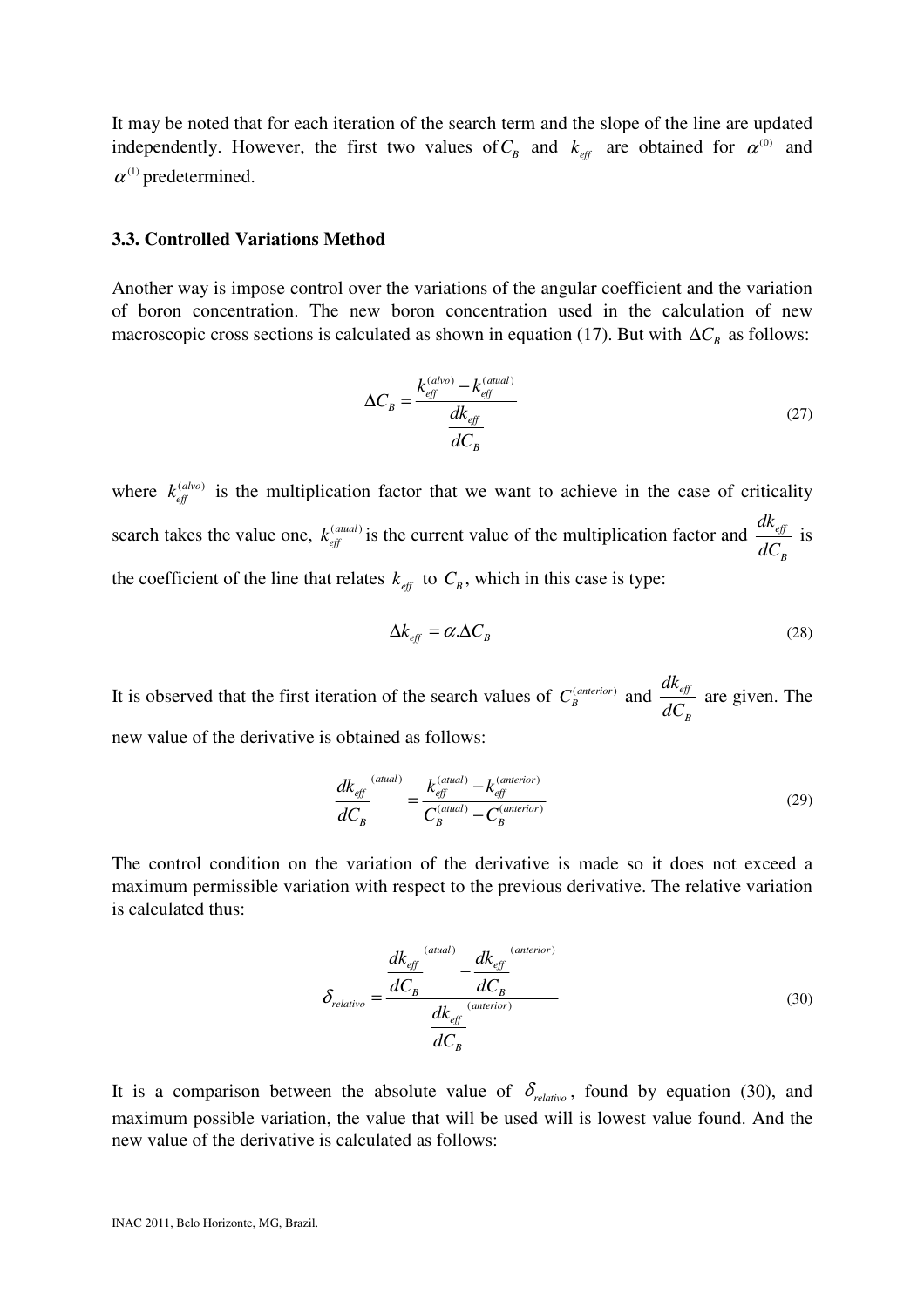$$
\frac{dk_{\text{eff}}}{dC_B} = \frac{dk_{\text{eff}}}{dC_B} \times \{1 + (\pm) \times \delta_{\text{relative}}\}\tag{31}
$$

where  $(\pm)$  is the signal  $\delta_{relative}$  calculated.

The control over the variation of boron concentration  $(\Delta C_B)$  is given also using the lower of  $(\Delta C_B)$ , calculated by equation (27), and a tenth of the difference between  $C_B^{maximo}$  and  $C_B^{minimo}$ , which are input data of the problem. Finally, the new boron concentration calculated from the equation (17) must be between  $C_B^{\text{maximo}}$  and  $C_B^{\text{minimo}}$ , because if it is outside those boundaries will be used the value of the limit values.

#### **3.4. Macroscopic cross section**

All cross sections, the macroscopic cross section of absorption, scattering and fission - vary according to the boron concentration, fuel temperature, moderator temperature and density of the moderator. Using Taylor series expansion [3] truncated at first order, we can write:

$$
\Sigma_{xg}^{n} = \Sigma_{xg}^{n,0} + \frac{\partial \Sigma_{xg}^{n}}{\partial c_{B}} (c_{B} - c_{B}^{0}) + \frac{\partial \Sigma_{xg}^{n}}{\partial \sqrt{T_{F}}} (\sqrt{T_{F}^{n}} - \sqrt{T_{F}^{0}}) + \frac{\partial \Sigma_{xg}^{n}}{\partial T_{M}} (T_{M}^{n} - T_{M}^{o}) + \frac{\partial \Sigma_{xg}^{n}}{\partial \rho_{M}} (\rho_{M}^{n} - \rho_{M}^{0})
$$
(32)

where  $\sum_{x}^{n}$  and  $\sum_{x}^{n,0}$  are defined as follows:

$$
\Sigma_{xg}^{n} \equiv \Sigma_{xg}^{n} \left( c_{B}, T_{F}^{n}, T_{M}^{n}, \rho_{M}^{n} \right)
$$
\n(33)

and

$$
\Sigma_{xg}^{n,0} \equiv \Sigma_{xg}^{n,0} (c_B^0, T_F^{n,0}, T_M^{n,0}, \rho_M^{n,0})
$$
\n(34)

where  $c_B$  is the boron concentration,  $T_F^n$  is the fuel temperature,  $T_M^n$  is the moderator temperature of and  $\rho_M^n$  is the moderator density for a node *n*. The values of  $\Sigma_{x}^{n,0}$  are the initial data problem, as the initial values of the variables mentioned above.

As this paper does not perform calculations thermohydraulic, only the concentration of boron is considered, thus, equation (35) becomes:

$$
\Sigma_{xg}^{n} = \Sigma_{xg}^{n,0} + \frac{\partial \Sigma_{xg}^{n}}{\partial c_{B}} (c_{B} - c_{B}^{0})
$$
\n(35)

and the macroscopic cross sections are just redefined: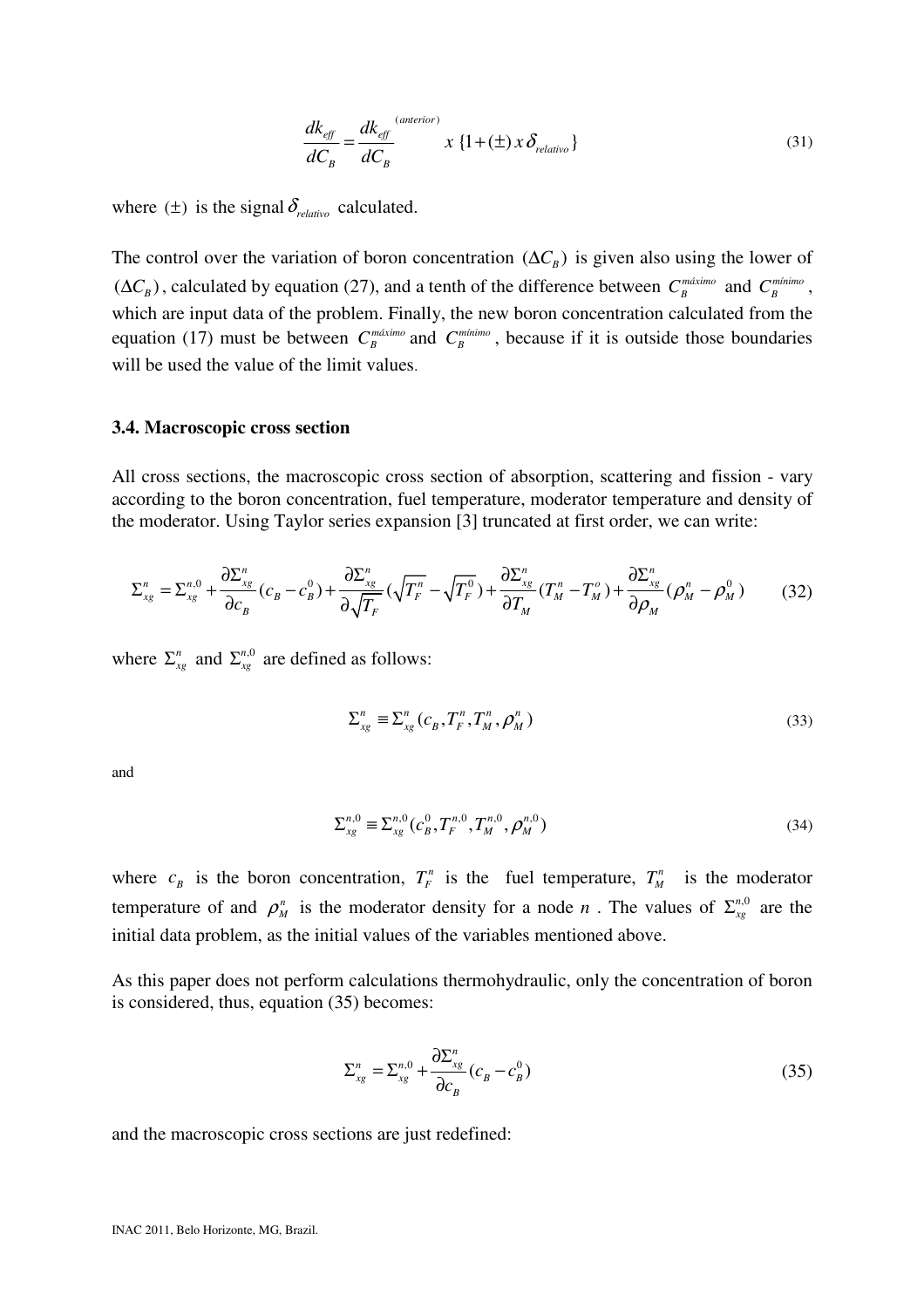$$
\Sigma_{xg}^{n} \equiv \Sigma_{xg}^{n} (c_B)
$$
 (36)

$$
\Sigma_{xg}^{n,0} \equiv \Sigma_{xg}^{n,0}(c_B^0) \tag{37}
$$

### **4. CONVENTIONAL ALGORITHM**

Some computer models, as developed by the PEN/COPPE/UFRJ, of neutronic calculations for a nuclear reactor, are based on the scheme displayed in Figure 1.

The initialization module is responsible for entering geometric data of the reactor core, nuclear data and it also fixed the values of tolerance ( $\epsilon_k$  and  $\epsilon_{\phi}$ ).

After initialization, goes into action the module that specifically handles the solution of neutron diffusion equation, where all the calculations of coefficients of the NEM method. The verification of convergence, as shown in Figure 1, is done using the following tests.

$$
\left| \frac{k_{\text{eff}}^{\text{atual}} - k_{\text{eff}}^{\text{attri}}}{k_{\text{eff}}^{\text{atual}}} \right| \le \varepsilon_{k} \tag{38}
$$

and

$$
\max_{n,g} \left| \frac{\phi_{n,g}^{atual} - \phi_{n,g}^{anterior}}{\phi_{n,g}^{atual}} \right| \leq \varepsilon_{\phi} \tag{39}
$$

The algorithm does not come out of the flux calculation module while the values of the flux and the effective multiplication factor do not meet the criteria of convergence, equations (38) and (39). Therefore, the computational time is directly proportional to the time it takes for these conditions are met. Normally, the values set for the tolerances are 10<sup>-5</sup> for the effective multiplication factor  $(\varepsilon_k)$  and 10<sup>-3</sup> for average nodal flux  $(\varepsilon_{\phi})$ , as are values that provide reasonable accuracy with a low computational time.

After the convergence of the average flux and the effective multiplication factor, the program checks whether the reactor is critical regarding the boron concentration present, if not the module to adjust the concentration of soluble boron is driven to be calculated the new boron concentration, and so returns to the beginning to redo all the procedures again. This process is repeated until the value of the effective multiplication factor becomes one.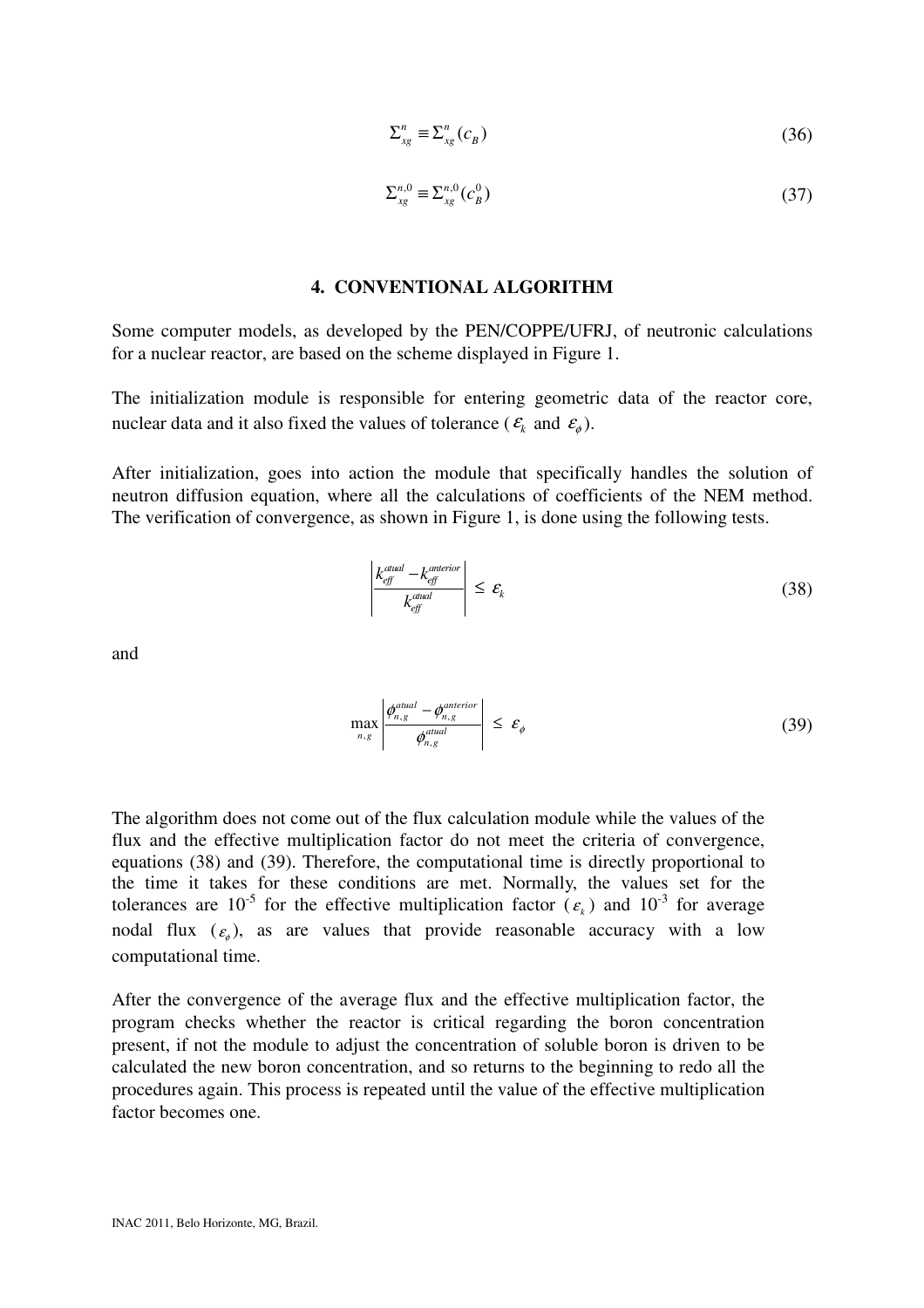

**Figure 1: Computational model simplified to the classic process** 

After adjusting the boron concentration, the program recalculates the absorption macroscopic cross section to repeat the process for calculating the average flux and the effective multiplication factor.

## **5. DYNAMIC PROCESS FOR CRITICALITY SEARCH**

This procedure, the program performs criticality search along the iterative process of calculating the neutron flux according to some predetermined parameter

To make the necessary changes in the program developed by the PEN/COPPE/UFRJ, that realizes the criticality search along the iterative process of calculation, was necessary a study on the behavior of the effective multiplication factor along of the iterations without the adjusting the boron concentration.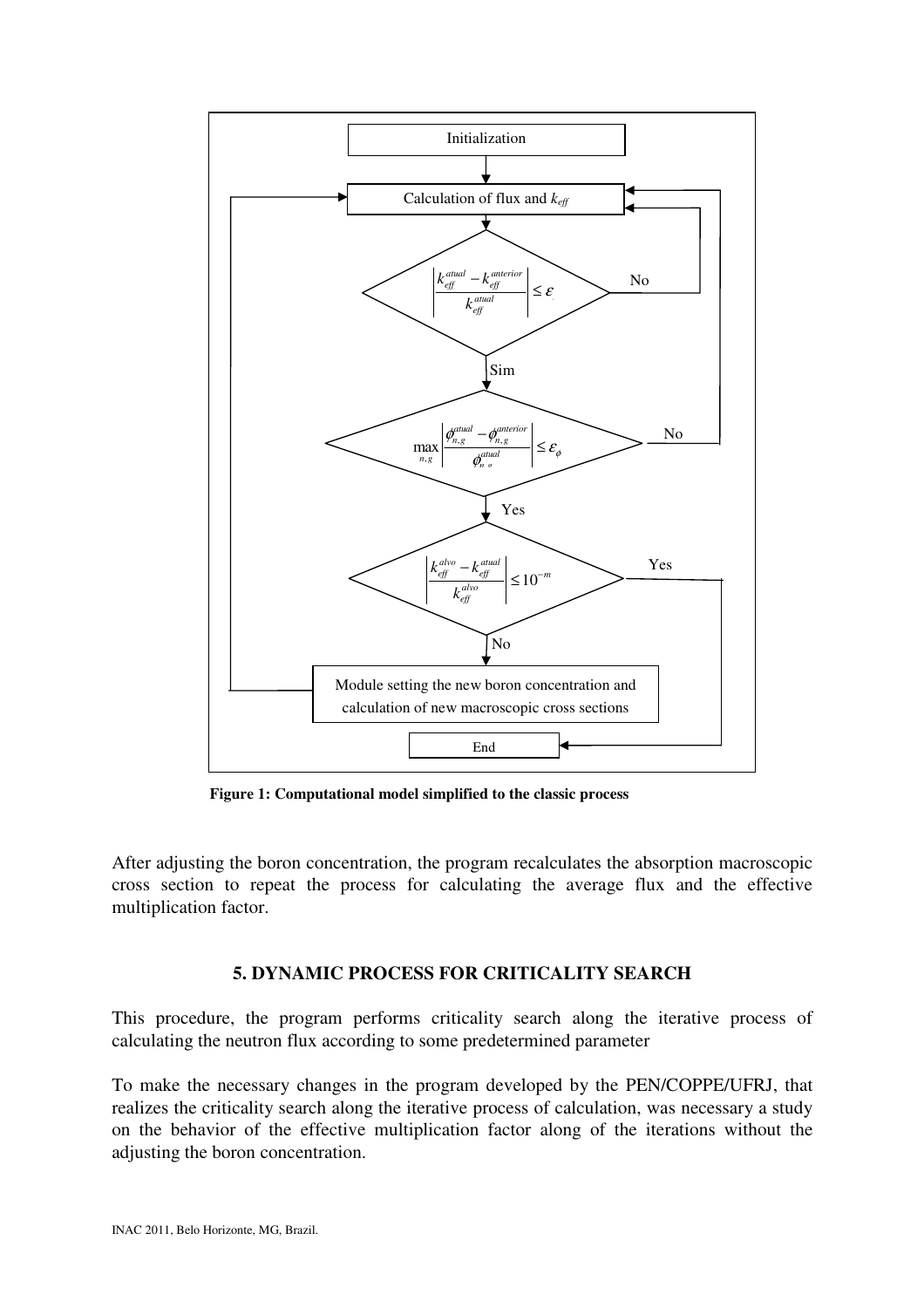The behavior of the multiplication factor along of the iterations, as can be seen in Figure 2, it quickly reaches a real value. The convergence of the multiplication factor takes values around  $10^{-3}$  around the fifteenth iteration. As the values of effective multiplication factors of the four reactors studied: NEACRP [3], ZION [4], PWR [5] and LMW [7]. A normalization was performed at the highest value, of the values for each iteration of the *Keff* . It can be observed that the behavior of convergence is not an attribute of the reactor. The convergence of the effective multiplication factor is a property of the method used in this case was NEM.



**Figure 2: Graph of the behavior of** *Keff* **versus the number of iterations.** 

The programming logic was changed so as to shorten the time criticality of the module enter action, that is, the program does not wait for the end of the iterative process to verify the criticality of the reactor studied. With this, a parameter was introduced to stop the iterative process, first, this parameter was set in order to pause the iterative process in a predetermined value of iteration, where the values are  $n = 3$ , 5 and 10. Another method is determining a preliminary value for the convergence of the effective multiplication factor parameter called pre-convergence, the value was always set at 0.05.

Equation (38) was used to check the pre-convergence of the effective multiplication factor, in this case by the parameter  $\epsilon_k$  equals the pre-convergence. If the equality is not met the program continues the iterative process for calculating the flux and the effective multiplication factor, otherwise the program stop all the calculations and checks if the reactor is critical, it will seek a new boron concentration and from the point of the pause will continue to do the calculations to find the neutron flux. Figure 3 illustrates the changes.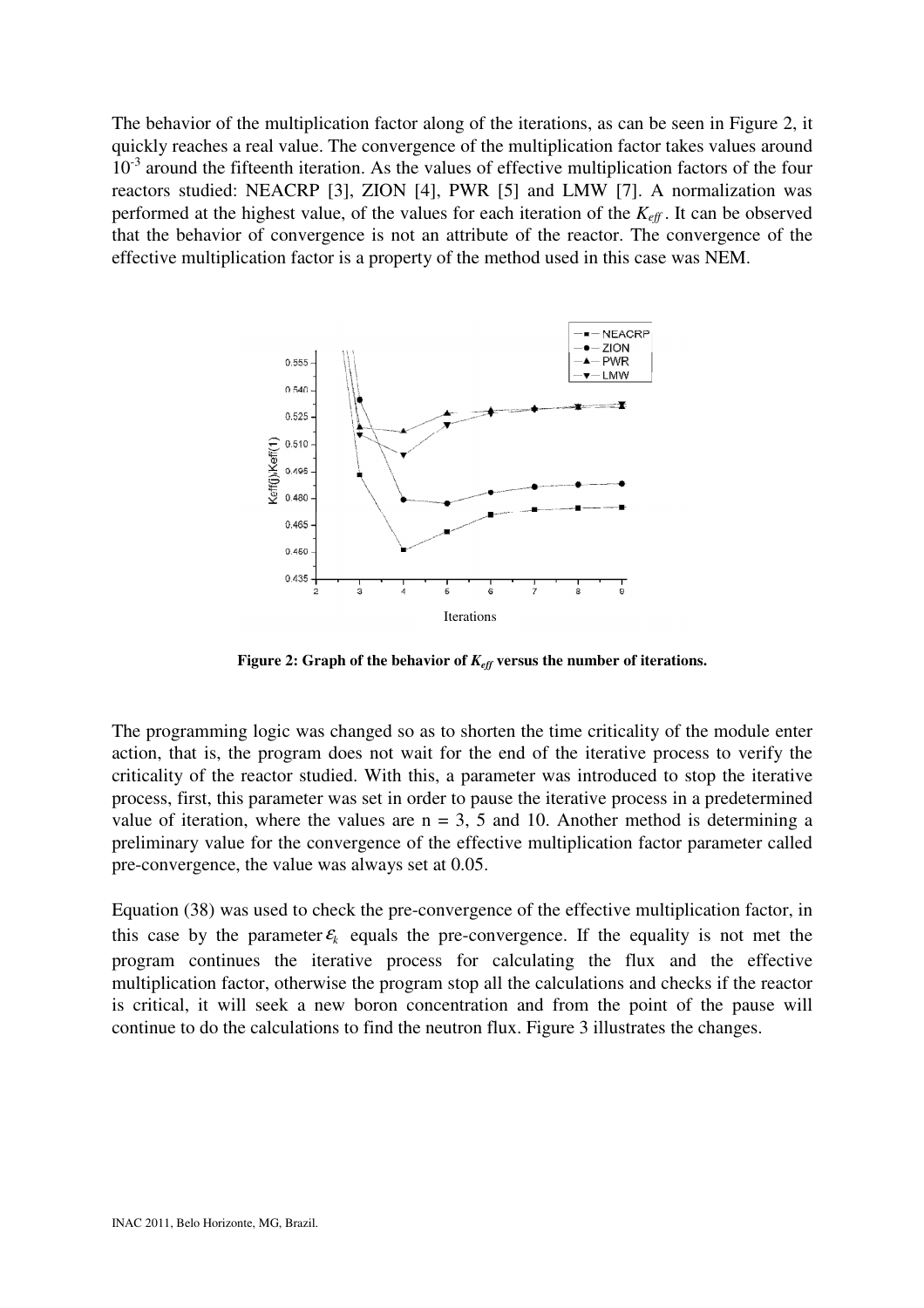

Figure 3: New procedure for activating the module to adjust the concentration of soluble boron using the pre-convergence factor.

## **6. RESULTS AND DISCUSSION**

To test different criticality search methods, taking into account the different types of mathematical relationships presented in Section 3, the reactor NEACRP PWR-335-L [3] was used. This reactor was used because their data sets are complete found in the literature, i.e., the data has all the core values for the macroscopic cross sections and their derivatives with respect to fuel temperature, moderator temperature and density and concentration of soluble boron.

All results shown in this section were obtained using equation (35) for upgrading the macroscopic cross sections due to the change in boron concentration.

The NEACRP PWR-335-L has a symmetry of the eighth core and a total height of 427.3 cm and 30 cm for top and bottom reflectors, therefore, an active height of 367.3 cm. The fuel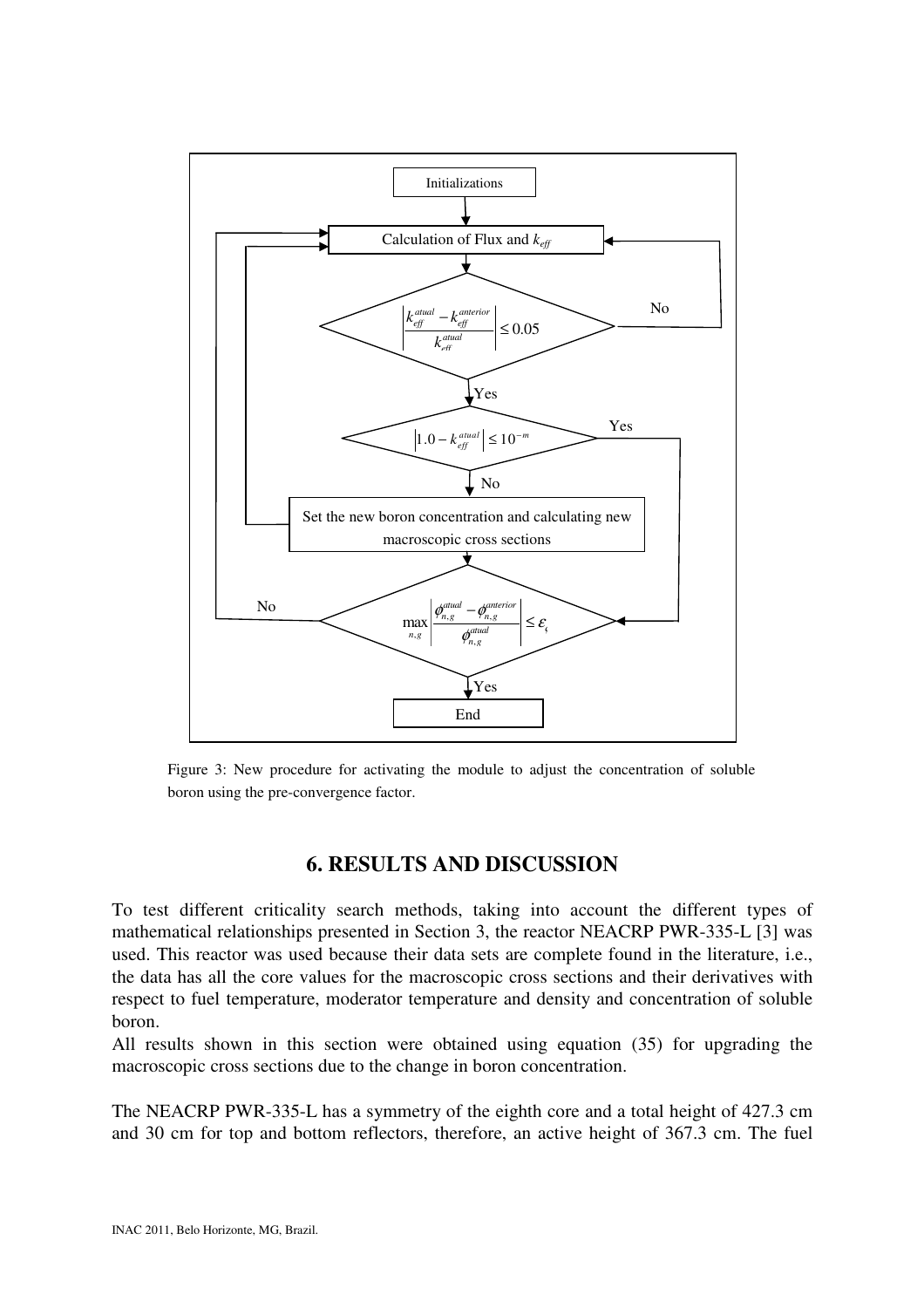elements have dimensions of 21.606 x 21.606 cm<sup>2</sup>, thus the nodes have 21.606 x 21.606 x  $20.4056$  cm<sup>3</sup>, a total of 1280 nodes.

Table 1 are shown the results for both the Fixed Angular Coefficient Method and the classic method. In the same table are the results obtained with the dynamic process, using the default parameters for  $n = 3$ , 5 and 10.

|                    |                        | Computational Time<br>(seconds) | $k_{\text{eff}}$ | $C_B$ (ppm) |
|--------------------|------------------------|---------------------------------|------------------|-------------|
|                    | <b>Classic Process</b> | 3,58                            | 1,00000000       | 1895        |
| Dynamic<br>Process | $n=3$                  | 3,62                            | 0,99999995       | 1895        |
|                    | $n=5$                  | 3,45                            | 1,00000000       | 1895        |
|                    | $n=10$                 | 3,42                            | 0,99999993       | 1895        |

Table 1: Method of Fixed Slope

One can see, the results shown in Table 1, there is not much difference between the values obtained in the various procedures used, noting that there is no significant reduction in computational time.

Table 2 shows the results obtained by having the angular coefficient that relates the effective multiplication factor to the boron concentration, varied each time the module criticality would take action.

|                    |                        | Computational Time<br>(seconds) | $k_{\text{eff}}$ | $C_B$ (ppm) |
|--------------------|------------------------|---------------------------------|------------------|-------------|
|                    | <b>Classic Process</b> | 4,7                             | 1,00000000       | 1895        |
| Dynamic<br>Process | 3                      | 3,12                            | 0,99999999       | 1895        |
|                    |                        | 3,75                            | 0,99999997       | 1895        |
|                    | 10                     | 4,64                            | 0,99999996       | 1895        |

Table 2: Deviation Method

Analyzing the results presented in Table 2, has values for the effective multiplication factor, using the angular coefficient variable, is more dispersed than employing a Fixed Angular Coefficient Method, however is not large differences between the values. Note that there is a significant improvement in computational time using n equal to 3 and 5 in the new dynamic. The computational time, using  $n = 3$ , is reduced to 66.38% and using  $n = 5$  is 79.78% of the time spent by the classic process.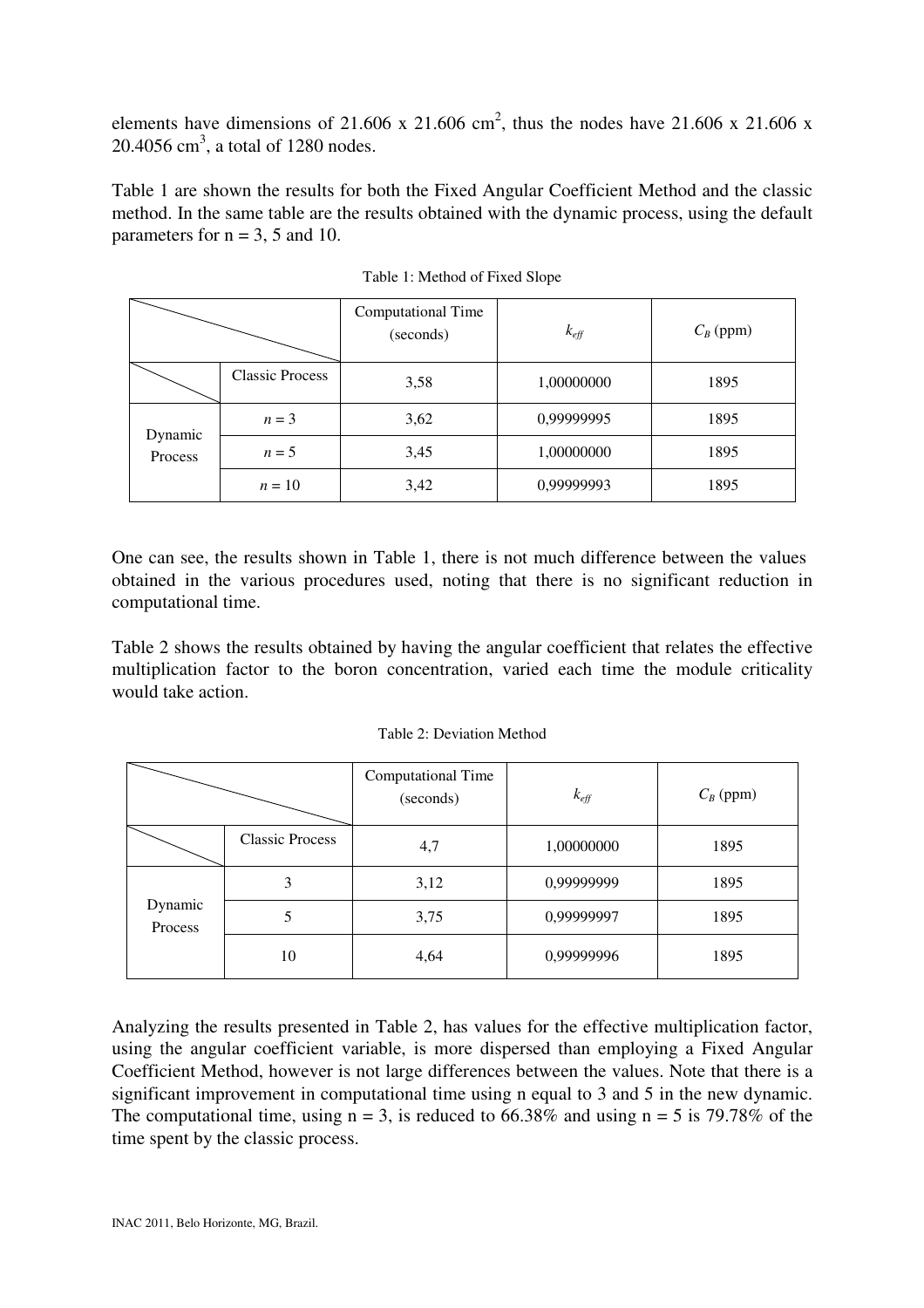Table 3 shows the results for cases that use the control on the variation of the angular coeffiecient and the variation of boron concentration

|                    |                        | Computational Time<br>$k_{\it eff}$<br>(seconds) |            | $CB$ (ppm) |
|--------------------|------------------------|--------------------------------------------------|------------|------------|
|                    | <b>Classic Process</b> | 3,25                                             | 0,99999995 | 1895       |
| Dynamic<br>Process | $n=3$                  | 4,58                                             | 1,00000000 | 1895       |
|                    | $n = 5$                | 4,14                                             | 1,00000008 | 1895       |
|                    | $n=10$                 | 3,36                                             | 1,00000006 | 1895       |

Table 3: Method of Controlled Variations

It appears that using the dynamic process to control the number of iterations, combining with the method of control over the variations of boron concentration and the angular coeffiecient, Controlled Method of Variations, the computational time increases in relation to the classic process.

In Table 4 the results are found when using the pre-factor for the convergence  $k_{\text{eff}}$  in 0.05, a procedure described in section 5, for the three methods of calculating the boron concentration.

|                                    | Computational Time<br>(seconds) | $k_{\text{eff}}$ | $CB$ (ppm) |
|------------------------------------|---------------------------------|------------------|------------|
| Method of Fixed Slope              | 3,68                            | 1,00000000       | 1895       |
| <b>Deviation Method</b>            | 2,93                            | 0,99999991       | 1895       |
| Method of Controlled<br>Variations | 1,81                            | 0,99999999       | 1894       |

Table 4: Comparison of computational time using the Pre-Convergence Factor

It may be noted that using the procedure using the Method of Controlled Variations computational time is reduced to about 55.69% of the time of the classical process using the same method. It method using the dynamic process wear out 38.51% of the time that the Deviation of the Method with the classic process, spend to make the criticality search and, finally, it still spends about 50.56% of the time that the Fixed Angular Coefficient Method, using the classical process.

Table 5 shows the comparison of computational times for all methods used in this study to relate the effective multiplication factor to the boron concentration and the different types of processes.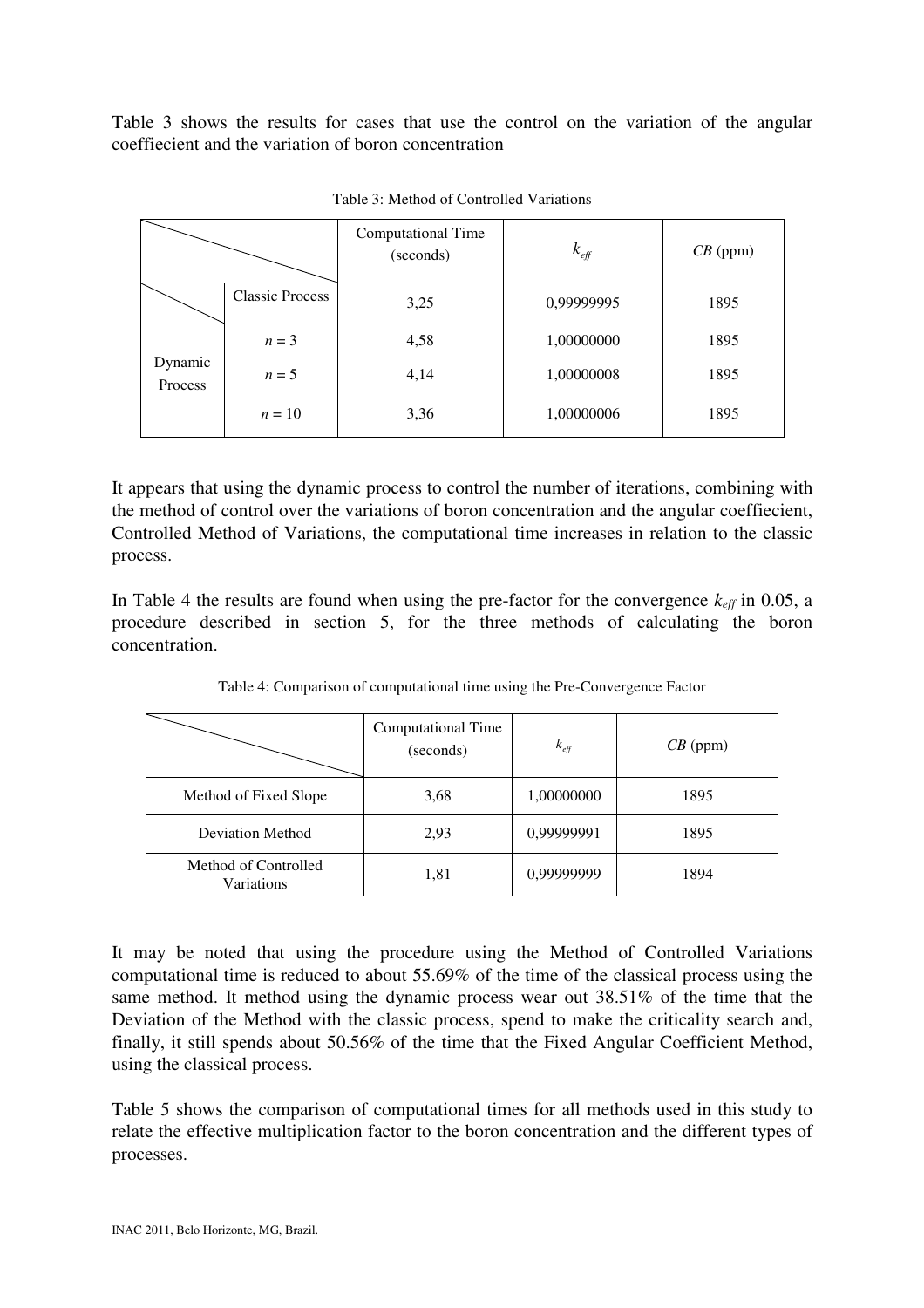|                                       | Classic process<br>Time (seconds) | Dynamic Process Time (seconds)  |        |         |         |
|---------------------------------------|-----------------------------------|---------------------------------|--------|---------|---------|
|                                       |                                   | With Pre-<br>Convergence Factor | $n=10$ | $n = 5$ | $n = 3$ |
| Method of Fixed<br>Slope              | 4,7                               | 2,93                            | 4,64   | 3,75    | 3,12    |
| <b>Deviation Method</b>               | 3,58                              | 3,68                            | 3,42   | 3,45    | 3,62    |
| Method of<br>Controlled<br>Variations | 3,25                              | 1,81                            | 3,36   | 4,14    | 4,58    |

Table 5: Comparison of times for all methods and processes

Comparing the results above can be seen that the dynamic process used to pre-convergence factor and the Method of Controlled Variations is the fastest of all used. It spends half the time that the classical process using the Deviation of the Method, which is considered the standard method, to perform criticality search.

# **7. CONCLUSIONS**

All results of this paper were obtained by comparing the classical method, which is await the full convergence of the effective multiplication factor of the neutron flux to see if the reactor is critical or not, change the boron concentration and perform another iterative process. These results, obtained by the program developed by the PEN/COPPE/UFRJ, as nodal average neutron flux and multiplication factor, were considered as references to evaluate possible deviations caused by dynamic processes. As we can see the deviations obtained are not relevant. The largest deviation found in the boron concentration to the reactor NEACRP was about 0.05%.

Clearly the new procedure for the detection of criticality using the Method of Controlled Variations, with the factor of pre-convergence is faster than the classical method. The new procedure takes only 38.5% of the time it takes for the classic process perform the same calculation.

Whereas the calculations of a power reactor only consider five decimal significative values for the  $K_{\text{eff}}$  value and none to the value of boron concentration, the new procedure is reliable with regard to the figures at the end of the flux calculation.

The values for the average nodal fluxes present a largest deviation of 0.5%. Therefore, the new procedure is reliable for the values of the neutron fluxes and boron concentration that causes the reactor to operate critical.

Studying the behavior of the new process using a pre-convergence parameter in the neutron flux is a suggestion of future work, since the flux takes longer to converge. Evaluate the